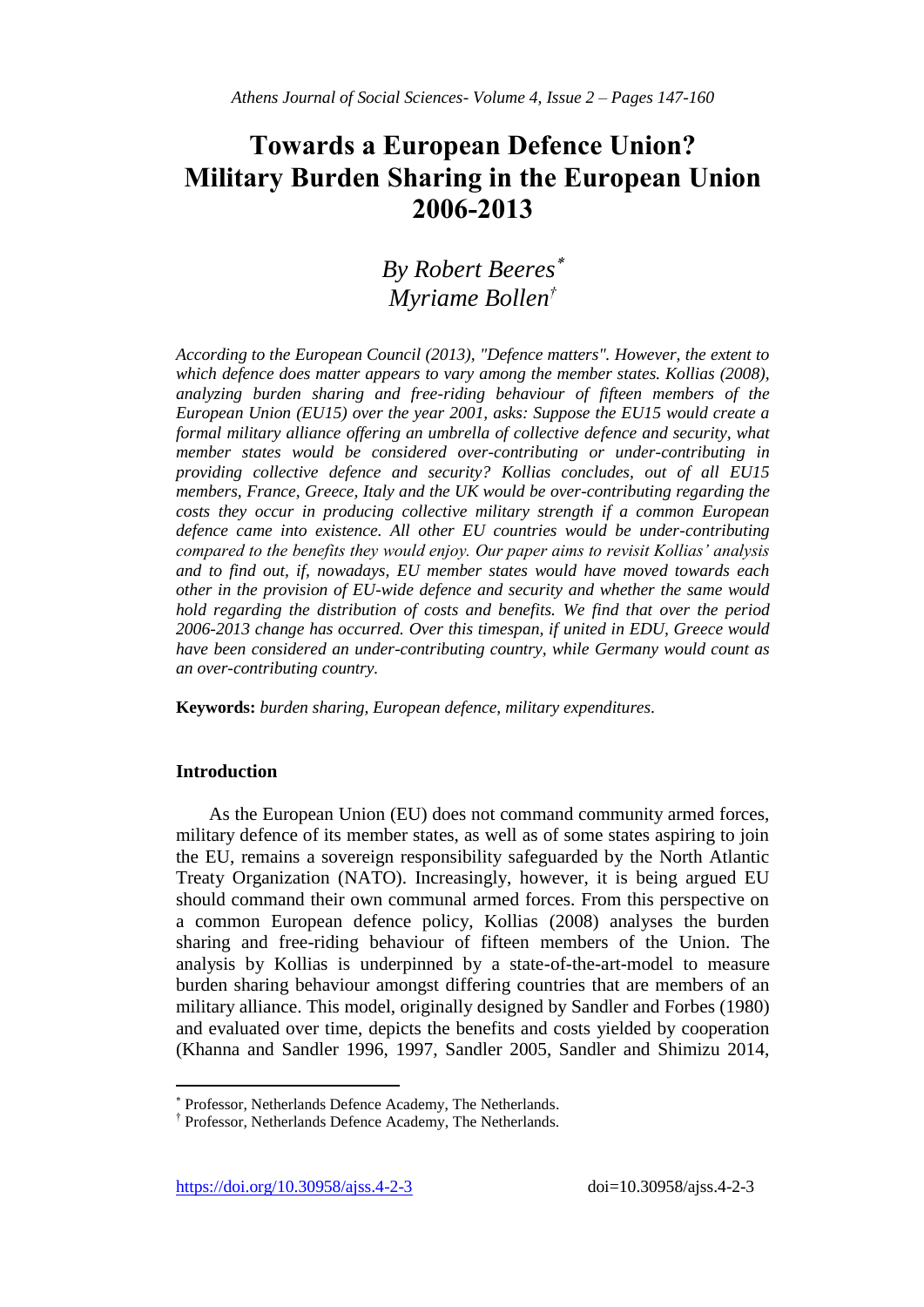Solomon 2004). To date, the model is still being used in research describing and interpreting burden sharing behavior (Beeres and Bollen 2015, Sandler and Shimizu 2014). The novelty Kollias (2008) adds to his research pertains to the fact that this author applies the same model to the EU, thereby regarding the EU as a military alliance<sup>1</sup>. The author asks himself: Suppose the EU15 would create an European Defence Union (EDU) (i.e., a formal EU military alliance offering an umbrella of collective defence and security to its members) what member states could be considered either over-contributors or else, undercontributors in providing collective defence and security? For comparing the EU15's efforts Kollias selected the year 2001

From his research, Kollias concludes out of all EU15 members "France, Greece, Italy and the UK would be overpaying towards the costs of producing the collective EDU military strength if a common European defence came into existence in the form of a formal military alliance producing a public good. All other EU countries would be underpaying compared to the benefits they would enjoy".

Focusing on the development of burden sharing behaviour over the period 2006-2013, and, expanding the number of member states by using data contributed to European Defence Agency, our paper aims to revisit Kollias' research by investigating whether, nowadays, if united in EDU, EU member states could be considered to have moved towards each other in the provision of EU-wide defence and security and, whether the same could be said regarding the distribution of costs and benefits. We have added on to Kollias' original cost indexation by providing data on deployability, sustainability and deployment.

We find that despite our expanded number of EU member states, the extended period of time, and the use of additional data for cost indexation, today as before, Kollias' main results remain standing. If united within EDU, based on our data, France, Italy and the UK would still remain overcontributing countries. However, we find that over the period 2006-2013 change has occurred. During this timespan, if united within EDU, Greece would have evolved into an under-contributing country, while Germany should have to be added to the overpaying countries.

 1 In both Kollias' research as well as in our subsequent investigations underpinning this paper, the individual member states' *actual* expenditures over 2001 and from 2006 until 2013 are used to represent these member states' *assumed* expenditure patterns *if united within EDU*.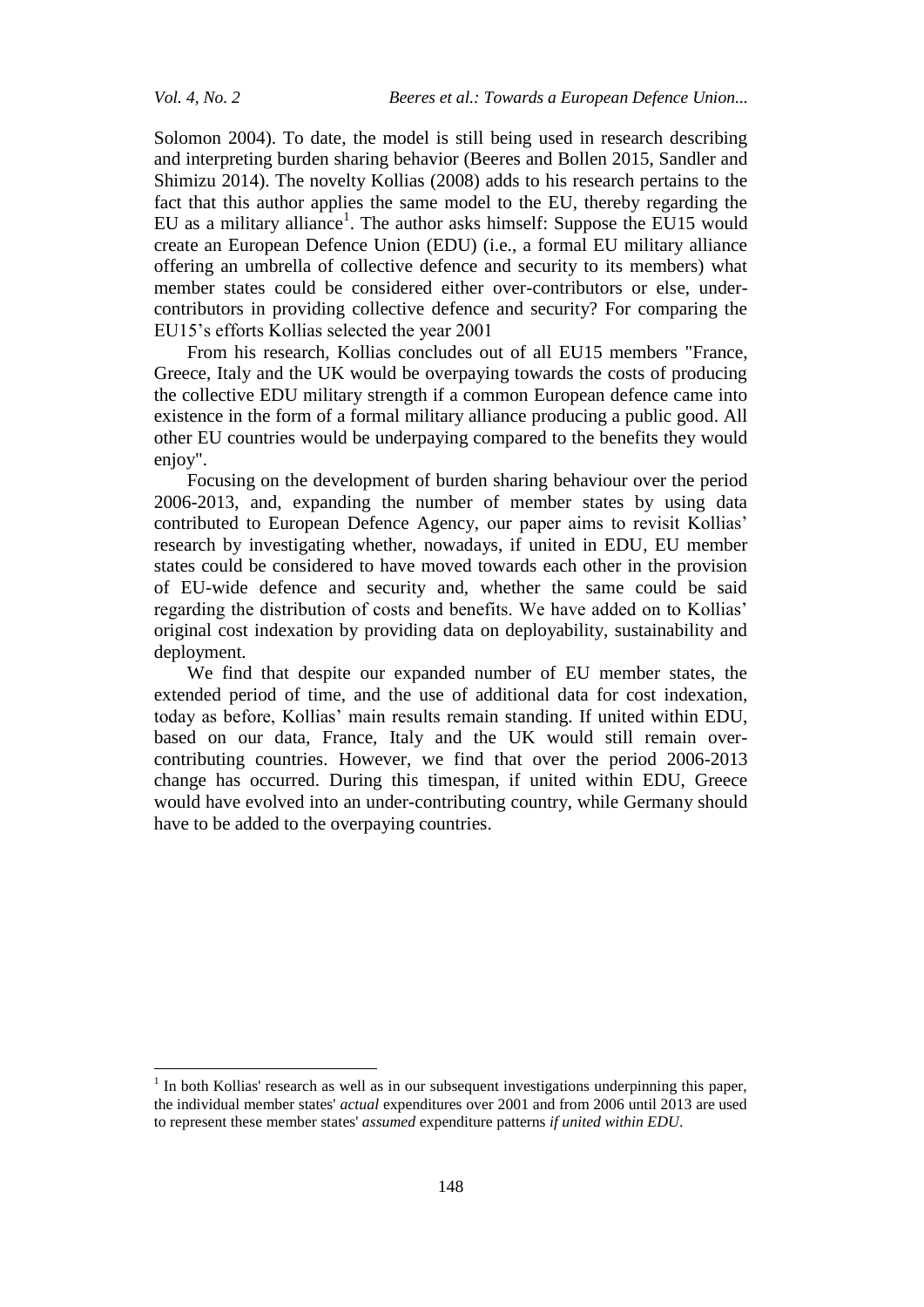| Country     | Area<br>$(000$ skm <sup>2</sup> ) | <b>Population (mln)</b> | GDP cap<br>(E) | <b>Defence</b><br>$(\epsilon mln)$ | <b>Defence</b><br>$(\%GDP)$ | Military $(\#)$ | <b>Deployed</b><br>(f#) |
|-------------|-----------------------------------|-------------------------|----------------|------------------------------------|-----------------------------|-----------------|-------------------------|
| Austria     | 84                                | 8.3                     | 34,331         | 2,425                              | 0.85                        | 28,898          | 1,217                   |
| Belgium     | 30                                | 10.7                    | 32,672         | 3,951                              | 1.13                        | 34,689          | 888                     |
| Bulgaria    | 111                               | 7.6                     | 4,565          | 640                                | 1.90                        | 32,476          | 724                     |
| Cyprus      | 9                                 | 0.8                     | 21,136         | 320                                | 1.92                        | 12,340          | 5                       |
| Czech Rep   | 79                                | 10.4                    | 13,531         | 1,924                              | 1.38                        | 24,118          | 1,245                   |
| Estonia     | 45                                | 1.3                     | 11,593         | 278                                | 1.78                        | 3,069           | 229                     |
| Finland     | 338                               | 5.3                     | 34,316         | 2,638                              | 1.44                        | 24,633          | 600                     |
| France      | 643                               | 64.1                    | 30,415         | 41,058                             | 2.11                        | 273,952         | 13,260                  |
| Germany     | 357                               | 81.9                    | 30,704         | 32,856                             | 1.31                        | 233,260         |                         |
| Greece      | 132                               | 11.1                    | 19,228         | 4,716                              | 2.17                        | 125,012         | 1,240                   |
| Hungary     | 93                                | 10.0                    | 9,758          | 1,083                              | 1.11                        | 20,424          | 1,034                   |
| Ireland     | $\overline{70}$                   | 4.4                     | 38,359         | 944                                | 0.56                        | 9,855           | 584                     |
| Italy       | 301                               | 58.7                    | 26,278         | 22,025                             | 1.43                        | 203,642         | 8,089                   |
| Latvia      | 65                                | 2.2                     | 9,380          | 249                                | 1.24                        | 5,011           | 260                     |
| Lithuania   | 65                                | 3.2                     | 8,894          | 286                                | 1.04                        | 8,686           | 268                     |
| Luxembourg  | $\overline{3}$                    | 0.5                     | 75,504         | 187                                | 0.56                        | 1,070           | 42                      |
| Malta       | 0.3                               | 0.4                     | 14,768         | 38                                 | 0.64                        | 1,944           | 11                      |
| Netherlands | 42                                | 16.5                    | 35,322         | 8,269                              | 1.42                        | 45,927          | 2,416                   |
| Poland      | 313                               | 38.2                    | 8,975          | 6,069                              | 1.77                        | 114,160         | 3,077                   |
| Portugal    | 92                                | 10.5                    | 15,673         | 2,559                              | 1.55                        | 36,990          | 640                     |
| Romania     | 238                               | 20.7                    | 6,237          | 1,767                              | 1.39                        | 70,773          | 2,125                   |
| Slovakia    | 49                                | $\overline{5.4}$        | 11,675         | 834                                | 1.35                        | 14,185          | 606                     |
| Slovenia    | 20                                | 2.0                     | 17,215         | 498                                | 1.43                        | 6,876           | 471                     |
| Spain       | 505                               | 45.5                    | 22,998         | 11,272                             | 1.08                        | 129,527         | 3,557                   |
| Sweden      | 450                               | 9.2                     | 38,122         | 4,283                              | 1.23                        | 15,616          | 864                     |
| UK          | 244                               | 61.8                    | 29,441         | 43,659                             | 2.41                        | 184,375         | 13,909                  |
| <b>EU26</b> | 4,380                             | 490.9                   | 24,734         | 194,825                            | 1.61                        | 1,661,505       | 57,254                  |

**Table 1.** *The EU26 in Figures: 2006-2013*

*Sources*: Area: (CIA, 2016); Population: Trading economics (2000-2013); Other variables: EDA (2016).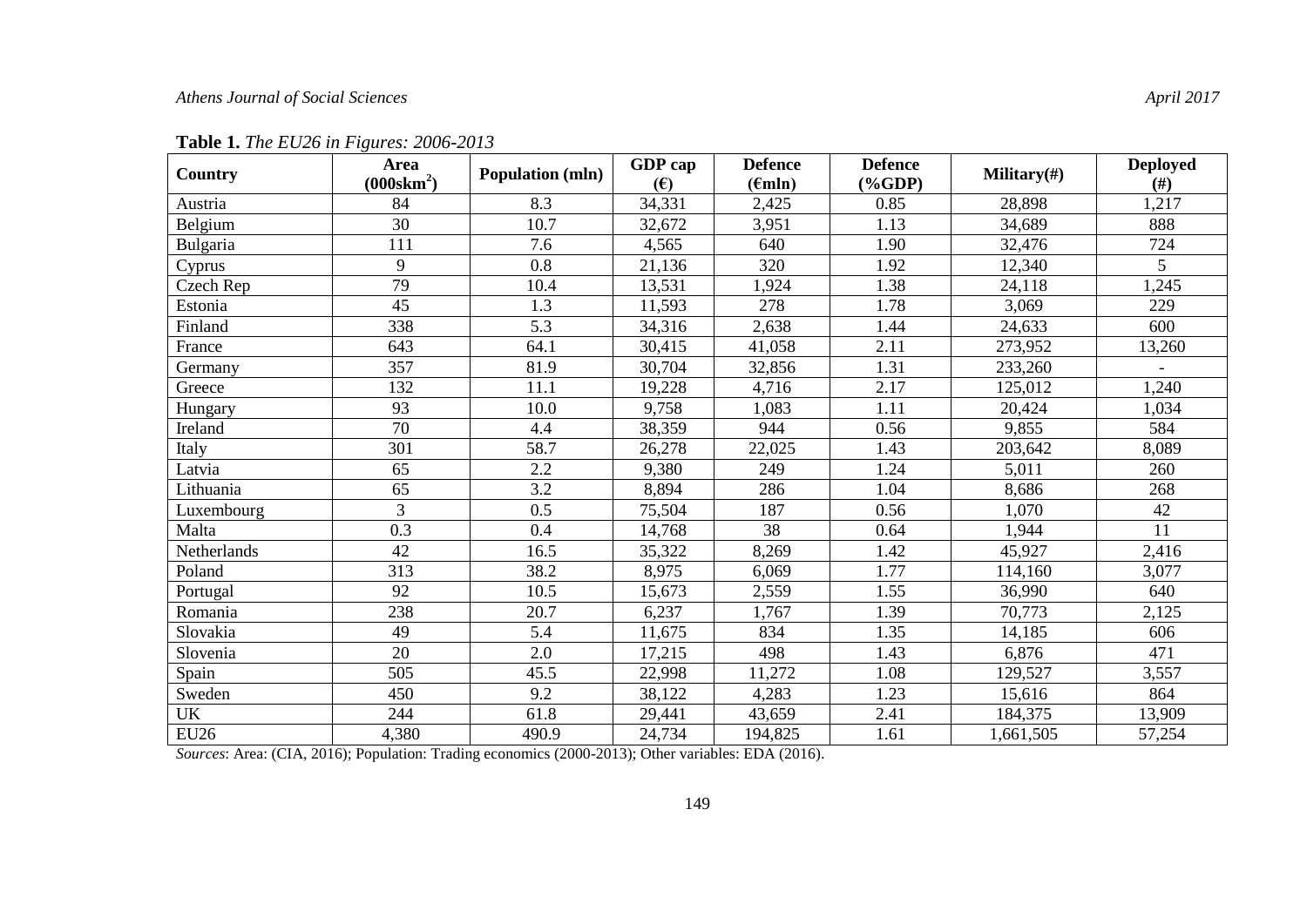#### **EU in Defence Economic Terms**

According to the European Council (2013), "Defence matters". However, the extent to which defence does matter appears to vary among the member states. To provide a closer look into this diversity Table 1 summarizes data on defence expenditures as well as on surface area, population and GDP for 26 out of 28 EU member states. Croatia has not been included in this table as this country only joined the EU in 2013. As for Denmark, this country does not contribute data to the European Defence Agency (EDA) needed to feed into columns 4 until 8 in Table 1. As mentioned above, Table 1 presents the average results over the period 2006-2013. In line with Kollias (2008), columns 2, 3 and 4 offer insight into the countries' surface area, its inhabitants and its wealth. Columns 5-8, over the same period, provide information on the countries' absolute defence expenditures, defence expenditures as a percentage of the GDP as well as on the numbers of military employed and deployed.

When measuring wealth based on GDP per capita and the defence burden by applying the ratio D/GDP, from Table 1 it follows that, over the period 2006-2013, Europe's wealthiest country, Luxembourg, with a GDP per capita amounting to  $€75,504$ , carries the lowest defence burden, namely 0.56 per cent of its GDP. Europe's poorest country, Bulgaria, €4,484 per capita, on the other hand, from 2006- 2013, spends almost 2 percent of its GDP on defence, thereby approaching countries, such as the UK, France and Greece. On average, these three latter countries spend over 2 per cent of their GDP on defence. When calculating absolute defence expenditures, over the same timespan, the UK and France have spent most. For this reason both countries are acknowledged regional superpowers.

However, taken on their own, statistics, on GDP en D/GDP fall short when it comes to comparing differences in performance as the outcomes of any comparisons based on these statistics will always be influenced strongly by differences in wealth between countries. The question whether Bulgaria actually performs better than Luxembourg, or vice versa, therefore, requires an additional set of variables to be taken into account, for instance, by relating the number of deployable military per country to the total number of active military employed. As Table 1 shows, in case of Bulgaria, this calculation adds up to 2 per cent (724/32,476), whereas, for Luxembourg to almost 4 per cent (42/1,070). In general, it may be concluded that "in assessing the relative performance of EU member states the selection of specific measures or sets of performance measures does make a difference" (Beeres and Bogers 2012:14).

Moreover, as Kollias (2008) argues, there are numerous other motives for countries to spend differing numbers of resources on defence. For one, the availability of nuclear capacity, in the case of the UK and France; or else a domestic defence industry in the case of the UK, France, Germany, Italy and Sweden and even a strong orientation on import and export will impact the levels of defence expenditures in various EU countries. As for Germany, it should be noted that in Table 1 the number of military deployed is lacking as this data is not been made available by EDA.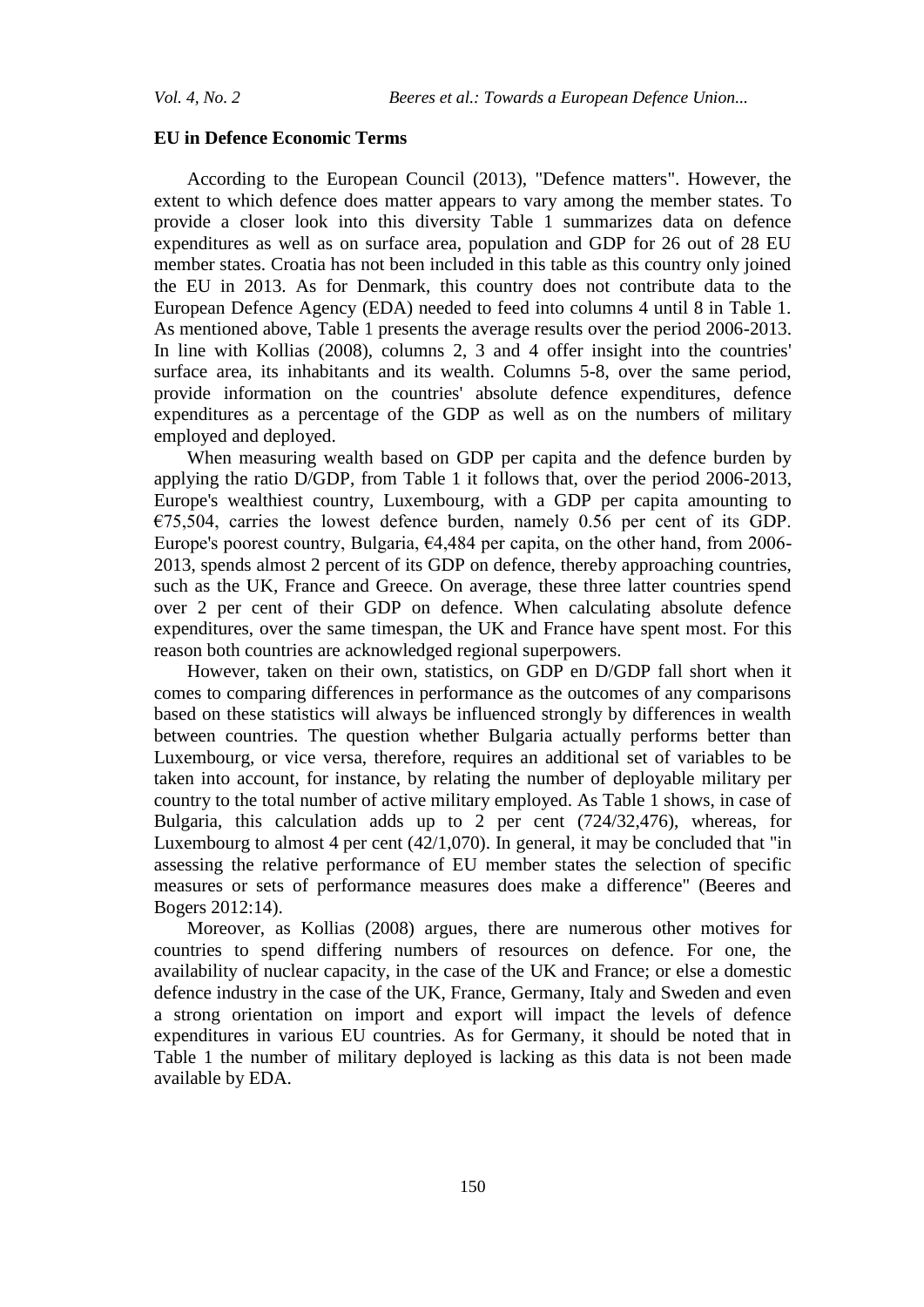## **Measuring Burden Sharing: Matching Costs and Benefits**

### *Costs of Military Strength*

Following Kollias' footsteps in mapping burden sharing behaviour within the EU, first, we assume the existence of an EDU, i.e. a formal military alliance offering an umbrella of collective defence and security to its members (Kollias 2008: 257). Second, for each country, we calculate an Average Benefit Share index (ABS) to be compared to its Burden Share Index (BSI).

| Country     | <b>BSI-1</b>   | <b>Deployability</b> | <b>Sustainability</b> | <b>Deployment</b> | <b>BSI-2</b>          |
|-------------|----------------|----------------------|-----------------------|-------------------|-----------------------|
|             | <b>Defence</b> |                      |                       |                   | <b>Deployability</b>  |
|             | spending       |                      |                       |                   | <b>Sustainability</b> |
|             |                |                      |                       |                   | <b>Deployment</b>     |
| Austria     | 1.24           | 0.51                 | 0.96                  | 2.13              | 1.20                  |
| Belgium     | 2.03           | 1.90                 | 1.88                  | 1.55              | 1.78                  |
| Bulgaria    | 0.33           | 1.45                 | 1.19                  | 1.26              | 1.30                  |
| Cyprus      | 0.16           | 0.06                 | 0.00                  | 0.01              | 0.02                  |
| Czech Rep   | 0.99           | 1.76                 | 1.26                  | 2.18              | 1.73                  |
| Estonia     | 0.14           | 0.17                 | 0.22                  | 0.40              | 0.26                  |
| Finland     | 1.35           | 0.75                 | 1.29                  | 1.07              | 1.04                  |
| France      | 21.07          | 22.50                | 27.08                 | 23.16             | 24.24                 |
| Germany     | 16.86          |                      |                       |                   |                       |
| Greece      | 2.42           | 6.00                 | 3.30                  | 2.17              | 3.82                  |
| Hungary     | 0.56           | 0.71                 | 1.06                  | 1.81              | 1.19                  |
| Ireland     | 0.48           | 0.23                 | 0.86                  | 1.02              | 0.70                  |
| Italy       | 11.30          | 15.64                | 13.30                 | 14.30             | 14.41                 |
| Latvia      | 0.13           | 0.21                 | 0.17                  | 0.28              | 0.22                  |
| Lithuania   | 0.15           | 0.34                 | 0.33                  | 0.45              | 0.37                  |
| Luxembourg  | 0.10           | 0.07                 | 0.05                  | 0.07              | 0.06                  |
| Malta       | 0.02           | 0.03                 | 0.03                  | 0.02              | 0.03                  |
| Netherlands | 4.24           | 4.79                 | 3.57                  | 4.22              | 4.19                  |
| Poland      | 3.12           | 3.95                 | 3.27                  | 5.37              | 4.20                  |
| Portugal    | 1.31           | 2.18                 | 2.02                  | 1.12              | 1.77                  |
| Romania     | 0.91           | 2.28                 | 2.79                  | 3.71              | 2.92                  |
| Slovakia    | 0.43           | 0.78                 | 0.72                  | 1.06              | 0.75                  |
| Slovenia    | 0.26           | 0.60                 | 0.44                  | 0.82              | 0.85                  |
| Spain       | 5.79           | 12.42                | 7.24                  | 6.21              | 8.62                  |
| Sweden      | 2.20           | 0.87                 | 1.79                  | 1.51              | 1.39                  |
| UK          | 22.41          | 19.79                | 25.19                 | 24.29             | 23.09                 |

**Table 2.** *Relative Costs of Collective Military Strength 2006-2013*

*Source*: EDA 2016

For BSI, Kollias used the contributions by each member to the costs of the common European defence. The author then calculated the total costs of EU defence to be the sum of the defence expenditures contributed by all countries. In Table 2 this index is represented by the second column (BSI-1). Taking Austria as an example, Table 2 (second column) should be interpreted as follows. As a percentage, the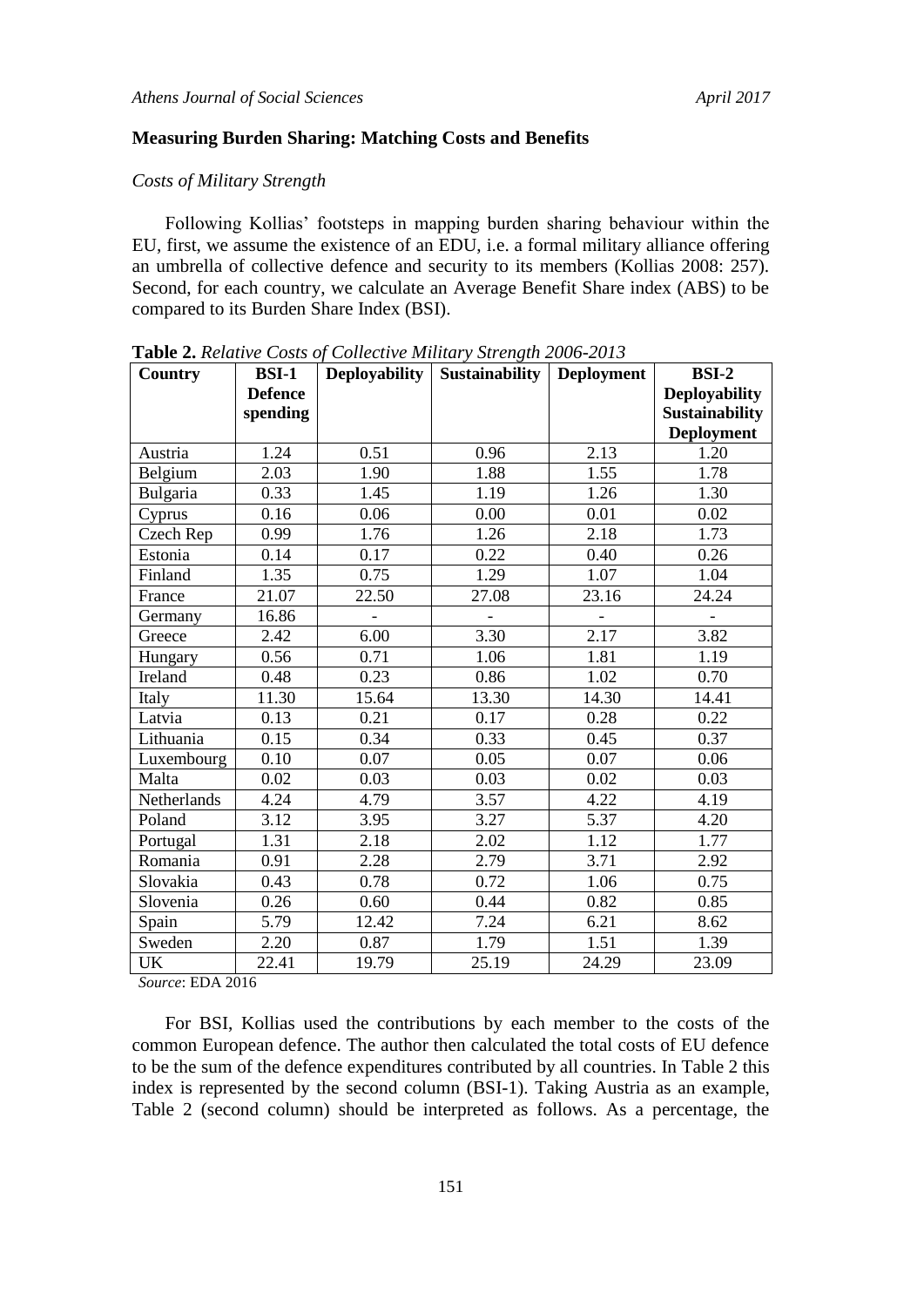column defence spending expresses the amount of money spent on defence by a specific country as compared to all other countries. Austria, from 2006-2013, on average, spent  $\epsilon$ 2,425 million (see Table 1), whereas, Table 1 also shows the average sum total spent by all other EU countries to equal  $£194,825$  (EU26). This, then, leads to a "score" of 1.24 (2,425/194,825) for Austria. Regarding deployability, sustainability and deployment (columns 3, 4 and 5 of Table 2) over the same period, we have collected and calculated EDA data accordingly.

As to the sixth column in Table 2, index BSI-2, some additional explanation is indicated here. BSI-2 presents a second burden sharing index, next to BSI-1, and is underpinned by both the EU countries' mean deployability and sustainability as well as by their actual deployments (Beeres and Bogers 2012: 5, Bogers and Beeres 2013: 37). BSI-2, arguably, expresses more fully (1) to what extent money allocated to defence will be transformed into deployable military, and (2) to what extent governments and politicians are prepared to actually deploy their military. Therefore, as compared to BSI-1, according to us, BSI-2 expresses more fully the actual economic costs of military strength. Germany, however, does not publish data on deployability, sustainability and deployment of its armed forces, and for this reason, cannot be included in BSI-2. Consequentially, Table 2 comprises both BSI-1 and BSI-2.

Table 3, over the period 2006-2013, presents correlations between the variables defence spending, deployability, sustainability and deployment resulting from applying the Spearman rank correlation test. Table 3 comprises all individual values per variable pertaining to all individual countries, from 2006-2013, in so far as these were simultaneously available.

|                | <b>Expenditures</b> | <b>Deployability</b> | <b>Sustainability</b> | <b>Deployment</b> |
|----------------|---------------------|----------------------|-----------------------|-------------------|
| Expenditure    | .000                | $0.865***$           | $0.895***$            | $0.863***$        |
| Deployability  |                     | .000                 | $0.924***$            | $0.864***$        |
| Sustainability |                     |                      | 1.000                 | $0.881***$        |
| Deployment     |                     |                      |                       |                   |

**Table 3.** *Spearman Correlations between Defence Burden Measures (n=161)*

\*\*\*, \*\*, \* represent statistical significance at 1%, 5% and 10% level, respectively (two-tailed test) *Source*: EDA (2016).

Based on Table 3, correlations between the four variables can be characterized a very strong positive association (Davis 1971: 49) and, therefore, it does not really matter what variables are selected as a burden index. On these grounds, we have decided to continue this research by using BSI-1, thereby allowing us to keep Germany within our dataset.

### *Benefits of Military Strength*

The so called joint product model (Sandler 1977, Sander and Forbes 1980, Murdoch and Sandler 1982, Sandler and Shimizu 2014) presumes, within an alliance, the countries' defence expenditures not only to result in pure public benefits (i.e., deterrence), but, also, to contribute to country-specific private benefits (e.g., national disaster relief) as well as impure public protective benefits (e.g., armoured vehicles). As the share of excludable benefits (i.e., impure public- and country specific private benefits) increases, according to the joint product model, defence burdens are expected to match defence benefits (Sandler and Shimizu 2014).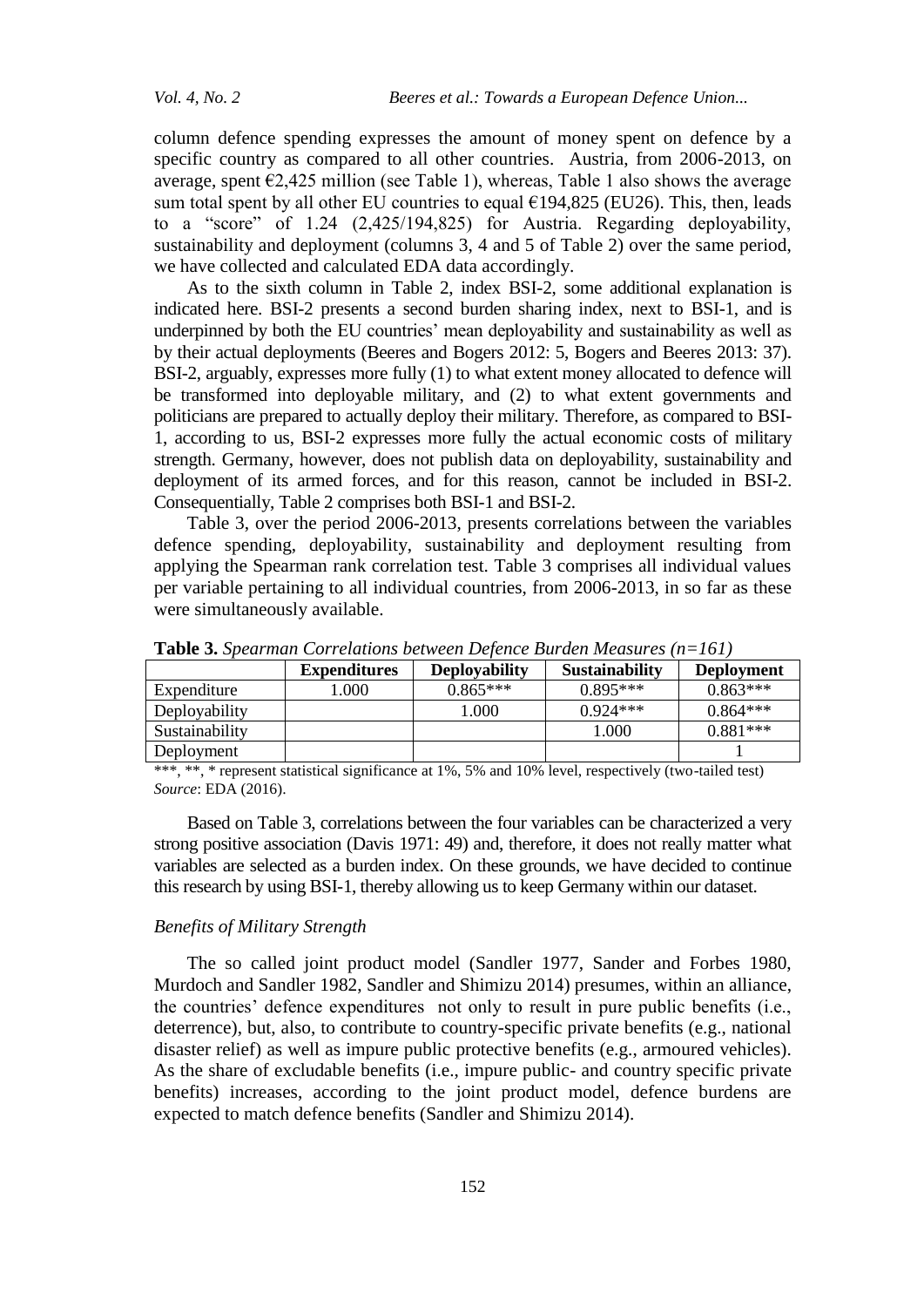#### *Athens Journal of Social Sciences April 2017*

Table 4 summarizes various benefits distinguished in our research. As to the variables Area, Population, GDP, Imports and Exports, these are derived from Kollias, whereas, Terrorism has been inspired by Sandler and Shimizu (2014). Next, we will compare the countries' BSI-1 to three differing Average Benefit Shares (ABS). First, we compare ABS to BSI-1, in which:

(1)  $\text{ABS} = \text{f (Area; Population; GDP)}$ .

We then calculate each country's percentages on the variables mentioned above, subsequently, divided by three. Next, we extend our analysis to:

(2) ABS= f (Area; Population; GDP; Import; Export).

We then proceed to calculate each country's percentages on the variables mentioned above, subsequently divided by five. Last, we add the variable Terrorism:

(3) ABS= f (Area; Population; GDP; Import; Export; Terrorism).

| Country     | Area  | <b>Population</b> | <b>GDP</b> | <b>Imports</b> | <b>Exports</b> | <b>Terrorism</b> |
|-------------|-------|-------------------|------------|----------------|----------------|------------------|
| Austria     | 1.91  | 1.70              | 2.35       | 3.06           | 3.01           | 4.08             |
| Belgium     | 0.69  | 2.19              | 2.89       | 7.62           | 8.03           | 1.60             |
| Bulgaria    | 2.53  | 1.54              | 0.28       | 0.54           | 0.41           | 3.06             |
| Cyprus      | 0.21  | 0.16              | 0.14       | 0.15           | 0.03           | 2.42             |
| Czech Rep   | 1.80  | 2.12              | 1.16       | 2.34           | 2.55           | 2.61             |
| Estonia     | 1.03  | 0.27              | 0.13       | 0.28           | 0.24           | 0.53             |
| Finland     | 7.72  | 1.09              | 1.51       | 1.40           | 1.45           | 0.49             |
| France      | 14.70 | 13.05             | 16.05      | 11.75          | 10.35          | 8.46             |
| Germany     | 8.15  | 16.69             | 20.72      | 19.99          | 24.74          | 4.44             |
| Greece      | 3.01  | 2.27              | 1.77       | 1.29           | 0.53           | 15.97            |
| Hungary     | 2.21  | 2.04              | 0.81       | 1.71           | 1.82           | 1.65             |
| Ireland     | 1.60  | 0.90              | 1.40       | 1.28           | 2.21           | 6.10             |
| Italy       | 6.88  | 11.96             | 12.71      | 9.02           | 9.01           | 7.66             |
| Latvia      | 1.47  | 0.44              | 0.71       | 0.27           | 0.20           | 0.00             |
| Lithuania   | 1.49  | 0.65              | 0.23       | 0.49           | 0.43           | 0.00             |
| Luxembourg  | 0.06  | 0.10              | 0.30       | 0.51           | 0.41           | 0.00             |
| Malta       | 0.01  | 0.08              | 0.05       | 0.10           | 0.07           | 0.00             |
| Netherlands | 0.95  | 3.36              | 4.79       | 9.67           | 11.03          | 4.45             |
| Poland      | 7.14  | 7.78              | 2.82       | 3.30           | 3.03           | 0.00             |
| Portugal    | 2.10  | 2.15              | 1.36       | 1.43           | 1.00           | 0.82             |
| Romania     | 5.44  | 4.21              | 1.06       | 1.24           | 0.93           | 0.21             |
| Slovakia    | 1.12  | 1.10              | 0.52       | 1.23           | 1.26           | 0.00             |
| Slovenia    | 0.46  | 0.41              | 0.29       | 0.57           | 0.57           | 0.00             |
| Spain       | 11.54 | 9.27              | 8.62       | 6.43           | 5.02           | 14.04            |
| Sweden      | 10.28 | 1.88              | 2.90       | 2.79           | 3.10           | 4.62             |
| UK          | 5.56  | 12.58             | 14.97      | 11.56          | 8.56           | 16.81            |

**Table 4.** *Relative Benefits of Military Strength 2006-2013*

*Sources*: Area (CIA 2016), Population:Trading economics (2000-2013), GDP: EDA (2016), Imports & Exports: Eurostat (2013), Terrorism: Institute for Economics and Peace (2014).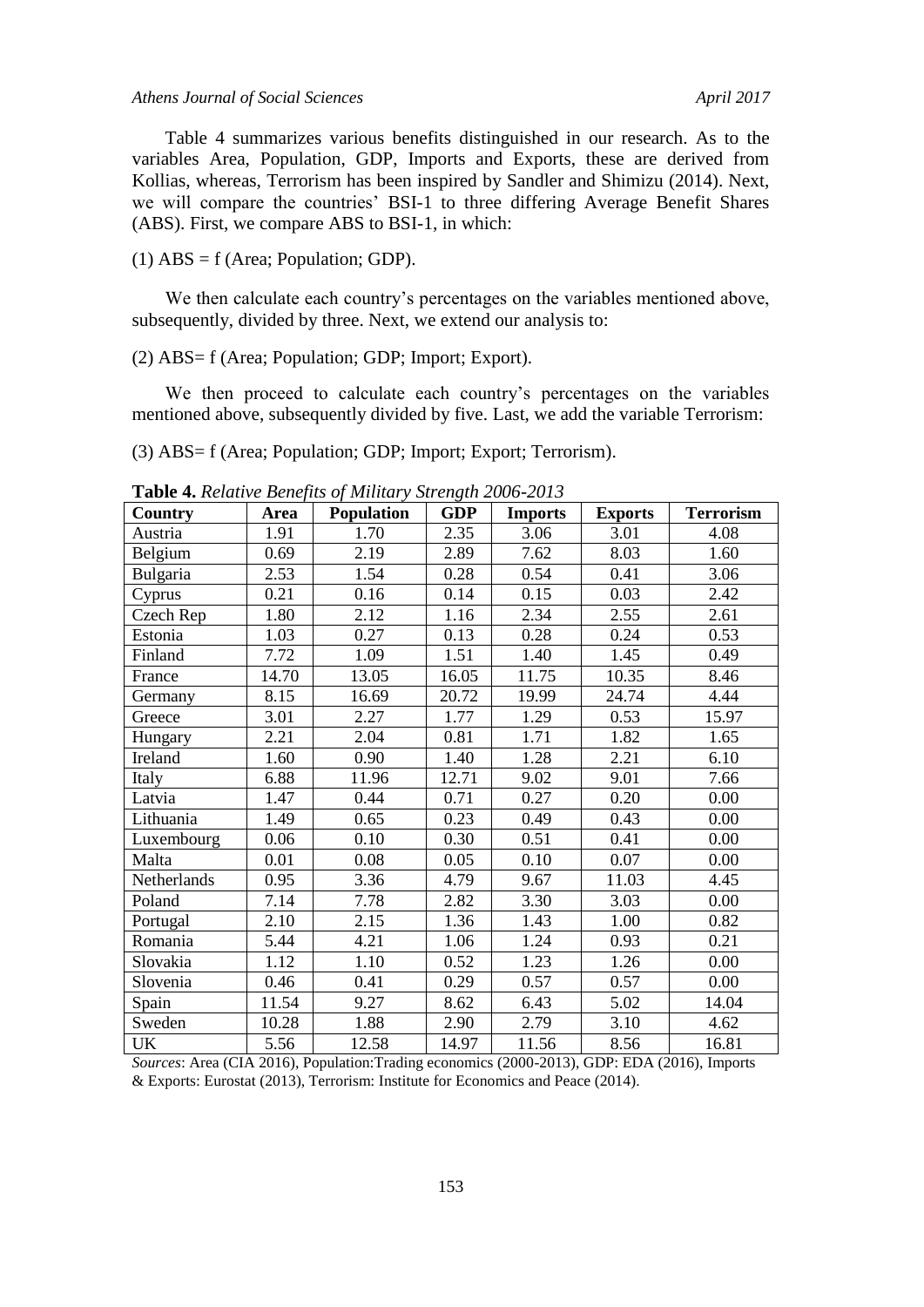Finally, we proceed to calculate each country's percentages on the variables mentioned above, subsequently divided by six.

Following Kollias (2008: 258), we hold, "If the ABS is greater than the BSI then one may conclude that in such a case this ally yields more benefits than its contribution to the joint defence effort. Therefore, it has a positive net benefit (NB)". These countries are called *under-contributing countries*. Kollias continues, "The reverse, of course, is the case if the ABS is smaller than the BSI, whereby this would yield a negative NB". These countries are called *over-contributing countries*.

### **Results**

For each of 26 EU member states, from 2006 until 2013, Table 5 presents the average values of ABS, BSI as well as their Net Benefit (NB). Out of these 26 assumed members to a future EDU, for seven countries - Belgium, France, Germany, Greece, Italy, the Netherlands and the UK we calculate negative net benefits ( $NB = -$ 0.11; -7.10;-1.67; -0.07; -0.78; -1.21; -11.37). In his original paper, based on data from 2001, out of 15 assumed members to a future EDU, Kollias calculated negative net benefits for six countries. Quoting Kollias (2008), "Denmark, France, Greece, Italy, The Netherlands and the UK appear from the estimations to yield negative net benefits (NB = -0.01; -6.00; -0.99; -1.90; -0.59; -9.00 respectively) albeit one of them - Denmark (NB= -0.01) - only marginally". As explained before, and in contrast to Kollias, we were unable to include Denmark in our research. Having said so, as Table 5 shows, findings based on Kollias' original research to a large extent are corroborated by our own, the exception being Germany that from 2006 until 2013 has turned into an over-contributing country.

Table 6 is presented to offer a closer look at developments in net benefits across the 26 EU member states from 2006 until 2013. Based on Table 6, over the period 2006 until 2013, four categories of burden sharing behaviour can be distinguished. First, the largest category is made up by countries showing constantly undercontributing behaviour (19): Austria, Bulgaria, Cyprus, Czech Republic, Estonia, Finland, Hungary, Ireland, Latvia, Lithuania, Luxembourg, Malta, Poland, Portugal, Romania, Slovakia, Slovenia, Spain, and Sweden. The second category consists of constantly over-contributing counties (4): France, Italy, The Netherlands and the UK (although the extent to which these countries show over-contributing behaviour appears to decrease). Third, two countries, Belgium en Germany, have moved from being under-contributors to over-contributors, whereas, finally, Greece has moved from an over-contributing to an under-contributing country.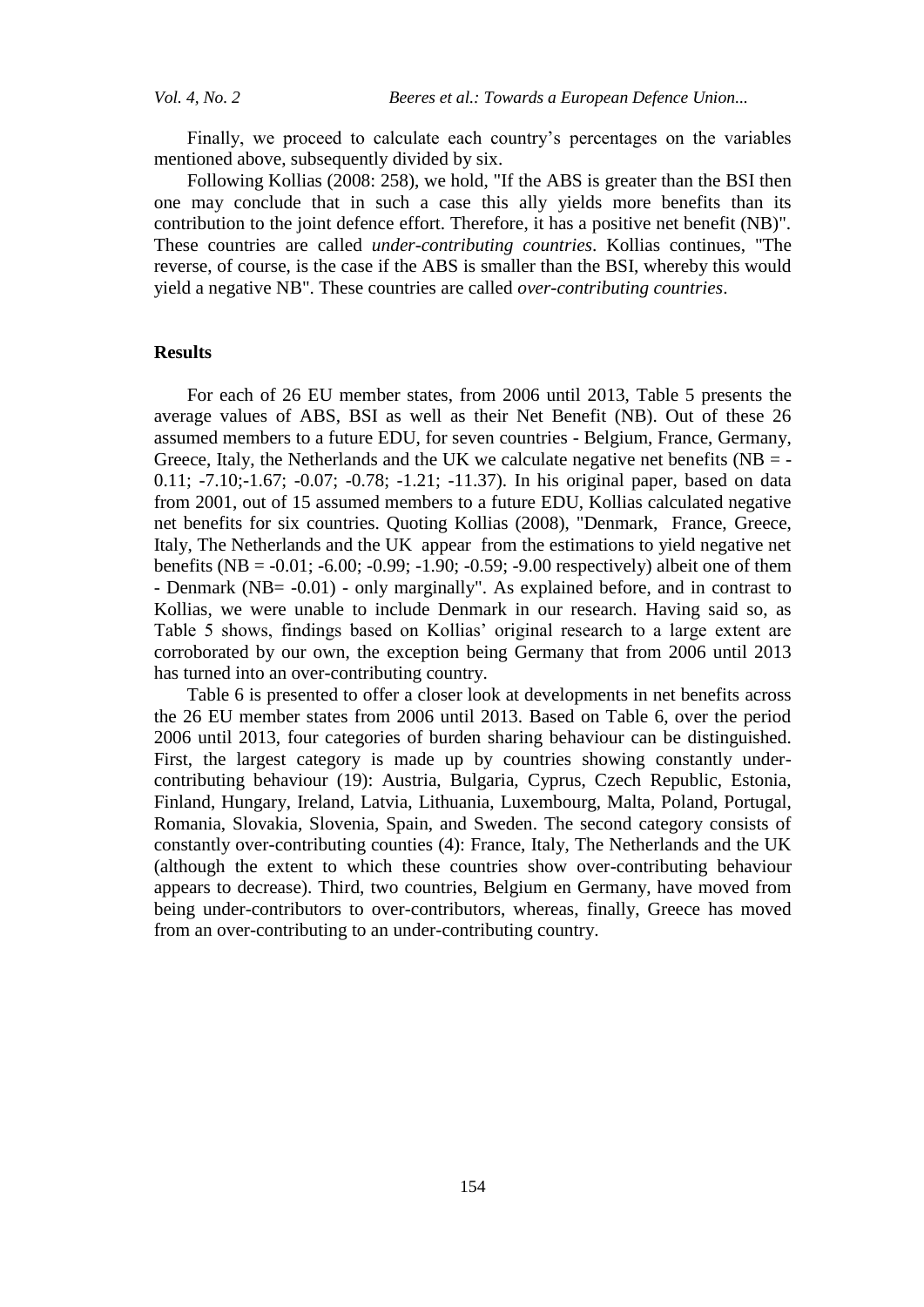| Country     | <b>Average Benefit Share</b> | <b>Burden Share Index</b> | <b>Net Benefit</b> |  |
|-------------|------------------------------|---------------------------|--------------------|--|
|             | (ABS)                        | $(BSI-1)$                 | (NB)               |  |
| Austria     | 1.99                         | 1.24                      | 0.75               |  |
| Belgium     | 1.92                         | 2.03                      | $-0.11$            |  |
| Bulgaria    | 1.45                         | 0.33                      | 1.12               |  |
| Cyprus      | 0.17                         | 0.16                      | 0.01               |  |
| Czech Rep   | 1.69                         | 0.99                      | 0.70               |  |
| Estonia     | 0.48                         | 0.14                      | 0.34               |  |
| Finland     | 3.44                         | 1.35                      | 2.09               |  |
| France      | 14.60                        | 21.07                     | $-7.10$            |  |
| Germany     | 15.19                        | 16.86                     | $-1.67$            |  |
| Greece      | 2.35                         | 2.42                      | $-0.07$            |  |
| Hungary     | 1.69                         | 0.56                      | 1.13               |  |
| Ireland     | 1.30                         | 0.48                      | 0.82               |  |
| Italy       | 10.52                        | 11.30                     | $-0.78$            |  |
| Latvia      | 0.87                         | 0.13                      | 0.74               |  |
| Lithuania   | 0.79                         | 0.15                      | 0.64               |  |
| Luxembourg  | 0.15                         | 0.10                      | 0.05               |  |
| Malta       | 0.05                         | 0.02                      | 0.03               |  |
| Netherlands | 3.03                         | 4.24                      | $-1.21$            |  |
| Poland      | 5.91                         | 3.21                      | 2.79               |  |
| Portugal    | 1.87                         | 1.31                      | 0.56               |  |
| Romania     | 4.57                         | 0.91                      | 2.66               |  |
| Slovakia    | 0.91                         | 0.43                      | 0.48               |  |
| Slovenia    | 0.39                         | 0.26                      | 0.13               |  |
| Spain       | 9.81                         | 5.79                      | 4.04               |  |
| Sweden      | 5.02                         | 2.20                      | 2.82               |  |
| UK          | 11.04                        | 22.41                     | $-11.37$           |  |

**Table 5.** *Contribution to an EDU's Burdens and Benefits (2006-2013)*

*Sources*: ABS: Area: CIA (2016); Population:Trading economics 2000-2013; GDP: EDA (2016), BSI-1: EDA (2016).

At this point, and in line with Kollias (2008), we broaden our analysis to encompass an international economy dimension. Kollias (2008: 259) argues "that the alliance's military capabilities not only offer an umbrella of protection of wealth produced within the national territory but protect, through the projection of force and military missions abroad, the flow of income and resources to and from the homeland" – in this case the EU. The protection of economic interests abroad is, from such a perspective, an important function of any military alliance. To this effect, we have included international trade –exports and imports – in our analysis. Over the period 2006-2013, Table 7 presents the resulting based on the average values of ABS-variables Area, Population, GDP, Imports, Exports as well as BSIvariable Defence Expenditure.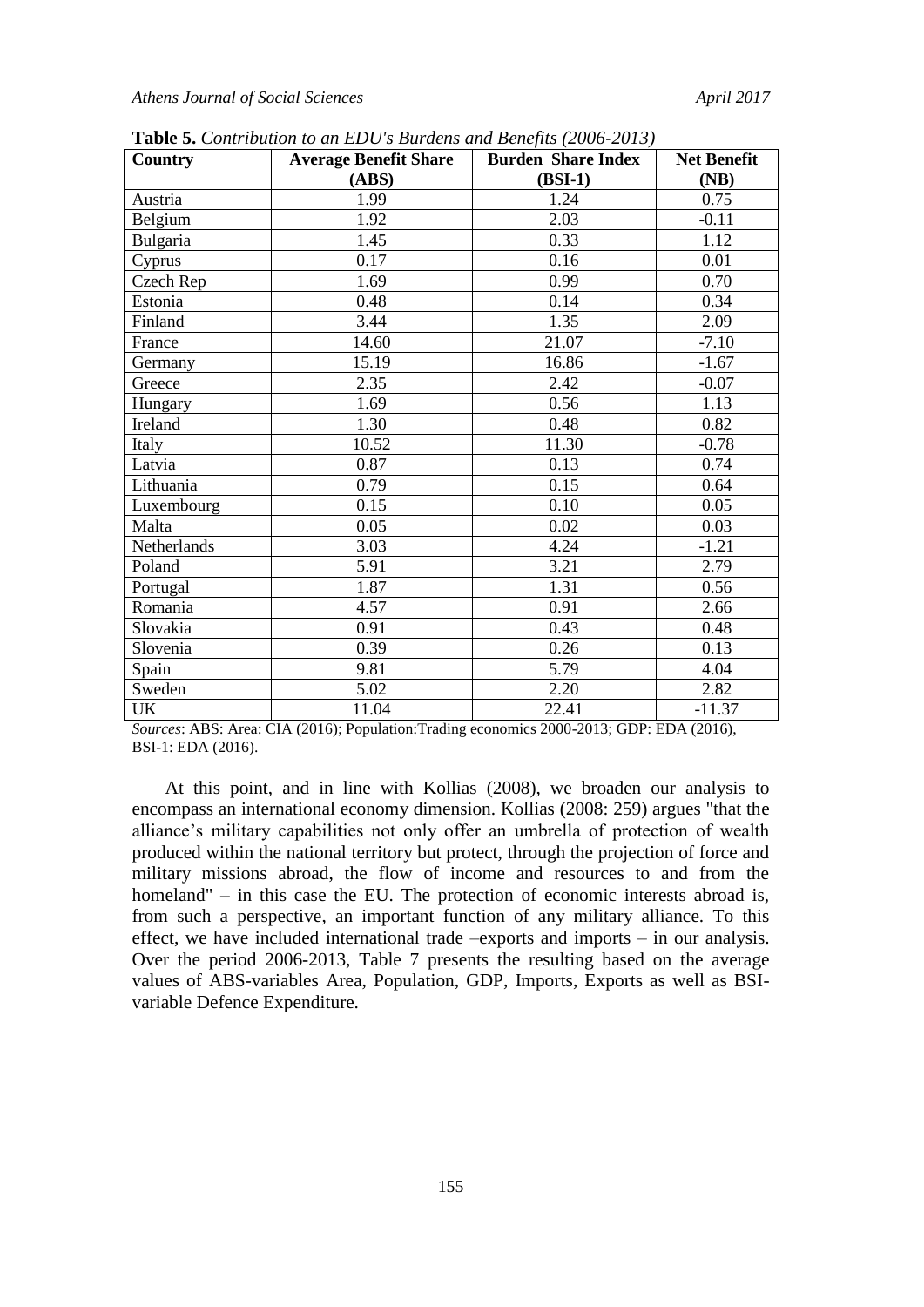| Country     | 2006     | 2008    | 2010     | 2011     | 2012     | 2013     |
|-------------|----------|---------|----------|----------|----------|----------|
| Austria     | 0.91     | 0.70    | 0.73     | 0.72     | 0.70     | 0.71     |
| Belgium     | 0.10     | $-0.22$ | $-0.11$  | $-0.14$  | $-0.22$  | $-0.15$  |
| Bulgaria    | 1.16     | 1.06    | 1.13     | 1.17     | 1.15     | 1.11     |
| Cyprus      | 0.01     | 0.02    | $-0.01$  | $-0.01$  | 0.00     | 0.02     |
| Czech Rep   | 0.68     | 0.65    | 0.67     | 0.77     | 0.84     | 0.84     |
| Estonia     | 0.38     | 0.33    | 0.35     | 0.33     | 0.30     | 0.29     |
| Finland     | 2.29     | 2.22    | 2.04     | 2.05     | 1.93     | 1.91     |
| France      | $-7.13$  | $-7.98$ | $-5.62$  | $-5.55$  | $-6.18$  | $-6.53$  |
| Germany     | 0.07     | $-0.64$ | $-2.12$  | $-2.49$  | $-2.09$  | $-2.89$  |
| Greece      | $-0.26$  | $-0.65$ | $-0.06$  | 0.43     | 0.52     | 0.58     |
| Hungary     | 1.14     | 1.04    | 1.13     | 1.13     | 1.09     | 1.14     |
| Ireland     | 0.88     | 0.80    | 0.80     | 0.81     | 0.80     | 0.79     |
| Italy       | $-2.64$  | $-0.71$ | $-0.62$  | $-0.88$  | $-0.55$  | $-0.45$  |
| Latvia      | 0.57     | 0.52    | 0.59     | 0.58     | 0.58     | 0.57     |
| Lithuania   | 0.66     | 0.60    | 0.66     | 0.66     | 0.65     | 0.65     |
| Luxembourg  | 0.05     | 0.01    | 0.06     | 0.06     | 0.08     | 0.08     |
| Malta       | 0.03     | 0.03    | 0.02     | 0.03     | 0.03     | 0.03     |
| Netherlands | $-1.05$  | $-1.17$ | $-1.31$  | $-1.22$  | $-1.26$  | $-1.12$  |
| Poland      | 3.37     | 2.99    | 2.64     | 2.51     | 2.37     | 2.36     |
| Portugal    | 0.66     | 0.61    | 0.46     | 0.47     | 0.59     | 0.45     |
| Romania     | 2.68     | 2.68    | 2.72     | 2.65     | 2.65     | 2.55     |
| Slovakia    | 0.50     | 0.42    | 0.48     | 0.53     | 0.51     | 0.53     |
| Slovenia    | 0.14     | 0.11    | 0.09     | 0.14     | 0.16     | 0.18     |
| Spain       | 3.97     | 3.55    | 4.16     | 4.55     | 4.00     | 4.55     |
| Sweden      | 2.81     | 2.94    | 2.81     | 2.83     | 2.68     | 2.64     |
| UK          | $-11.96$ | $-9.92$ | $-11.68$ | $-12.15$ | $-11,35$ | $-10.82$ |

**Table 6.** *Development Net Benefit EU Countries (Population, Area, GDP)*

*Sources*: Net Benefits, own calculations based on: CIA (2016), Trading economics (2000-2013), EDA (2016).

Based on Table 7, we can now conclude, the first category of countries constantly displaying under- contributing burden sharing behaviour is to be enlarged by Belgium and The Netherlands, and amounts to 21. The category of countries constantly displaying over- contributing behaviour (3) decreases by one, now including France, Italy and the UK. Third, there remains one country, Germany that has developed from an under-contributor to an over-contributor, whereas, finally, Greece has developed from a country showing over-contributing behaviour into the reverse.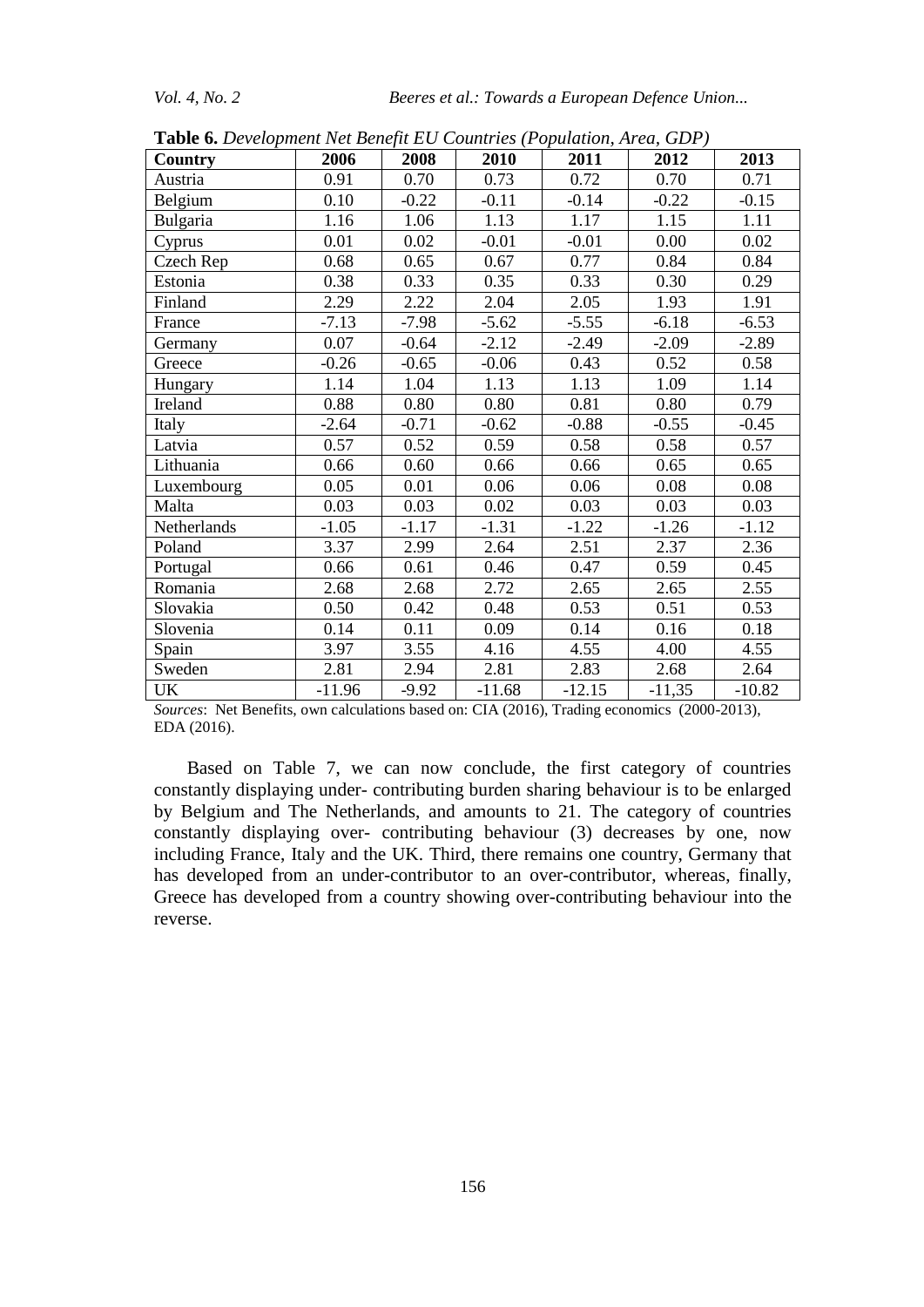*Athens Journal of Social Sciences April 2017*

| Country     | 2006     | 2008     | 2010     | 2011     | 2012     | 2013     |
|-------------|----------|----------|----------|----------|----------|----------|
| Austria     | 1.32     | 1.14     | 1.15     | 1.14     | 1.10     | 1.12     |
| Belgium     | 2.49     | 2.17     | 2.22     | 2.20     | 2.09     | 2.91     |
| Bulgaria    | 0.73     | 0.68     | 0.73     | 0.79     | 0.78     | 0.75     |
| Cyprus      | $-0.02$  | $-0.01$  | $-0.04$  | $-0.04$  | $-0.04$  | $-0.02$  |
| Czech Rep   | 0.85     | 0.93     | 0.99     | 1.13     | 1.19     | 1.20     |
| Estonia     | 0.29     | 0.24     | 0.25     | 0.25     | 0.23     | 0.21     |
| Finland     | 1.56     | 1.47     | 1.20     | 1.22     | 1.07     | 1.04     |
| France      | $-8.04$  | $-9.33$  | $-7.08$  | $-7.04$  | $-7.68$  | $-8.10$  |
| Germany     | 2.81     | 2.16     | 0.80     | 0.46     | 0.81     | $-0.04$  |
| Greece      | $-0.84$  | $-1.23$  | $-0.65$  | $-0.17$  | $-0.04$  | 0.03     |
| Hungary     | 1.15     | 1.10     | 1.18     | 1.18     | 1.13     | 1.19     |
| Ireland     | 1.14     | 0.97     | 0.98     | 0.94     | 0.91     | 0.89     |
| Italy       | $-3.13$  | $-1,21$  | $-1.22$  | $-1.51$  | $-1.25$  | $-1.21$  |
| Latvia      | 0.37     | 0.33     | 0.39     | 0.40     | 0.42     | 0.41     |
| Lithuania   | 0.48     | 0.47     | 0.52     | 0.54     | 0.55     | 0.56     |
| Luxembourg  | 0.21     | 0.17     | 0.17     | 0.16     | 0.18     | 0.18     |
| Malta       | 0.04     | 0.04     | 0.04     | 0.04     | 0.05     | 0.04     |
| Netherlands | 1.59     | 1.71     | 1.71     | 1.75     | 1.87     | 1.95     |
| Poland      | 2.08     | 1.88     | 1.57     | 1.45     | 1.33     | 1.36     |
| Portugal    | 0.41     | 0.37     | 0.19     | 0.19     | 0.31     | 0.17     |
| Romania     | 1.61     | 1,65     | 1.74     | 1.69     | 1.69     | 1.60     |
| Slovakia    | 0.53     | 0.54     | 0.62     | 0.68     | 0.69     | 0.73     |
| Slovenia    | 0.19     | 0.19     | 0.16     | 0.22     | 0.23     | 0.26     |
| Spain       | 2.54     | 1.94     | 2.45     | 2.88     | 2.31     | 2.92     |
| Sweden      | 2.04     | 2.14     | 2.00     | 1.99     | 1.80     | 1.73     |
| UK          | $-11.96$ | $-10.52$ | $-12.08$ | $-12,54$ | $-11.73$ | $-11.18$ |

**Table 7.** *Development Net Benefits EU Countries (Population, Area, GDP, Import, Export)*

*Sources*: Net benefits, own calculations based on: CIA (2016), Trading Economics (2000-2013), EDA (2016); and Eurostat (2013).

Inspired by Sandler and Shimizu (2014), we have decided to add the variable of Terrorism to ABS. To this end, data provided in the Global Terrorism Index (2012) published by the Institute for Economics and Peace has been used. Table 8 shows the effects of including Terrorism as a variable. Our terrorism index is based on the Global Terrorism Index (GTI), designed by the Institute for Economics and Peace. Annually, on behalf of countries worldwide, GTI calculates an index based on the following variables: (1) total number of terrorist attacks in a given year, (2) total number of fatalities due to terrorist attacks in a given year, (3) total number of injuries due to terrorist attacks in a given year and (4) total property damage due to terrorist attacks in a given year. As a result from these calculations, the countries' scores may vary from a maximum GTI score of 10 (highest impact of terrorism) to 0 (no impact of terrorism). By summation of individual scores for EU countries in a given year, and, consecutively, dividing individual GTI scores by the sum total of all EU member states, we have transferred GTI scores into the proxy Terrorist Threat. In this way, it becomes possible to add the impact of terrorism to the model as a percentage, in the same way as the other variables. The impact of adding this variable can be illustrated for Greece. Within the EU, Greece finds itself amongst countries with the highest GTI scores (2006: 4.36; 2008: 4.53; 2010: 5.04; 2012: 4.29; 2013: 4.73).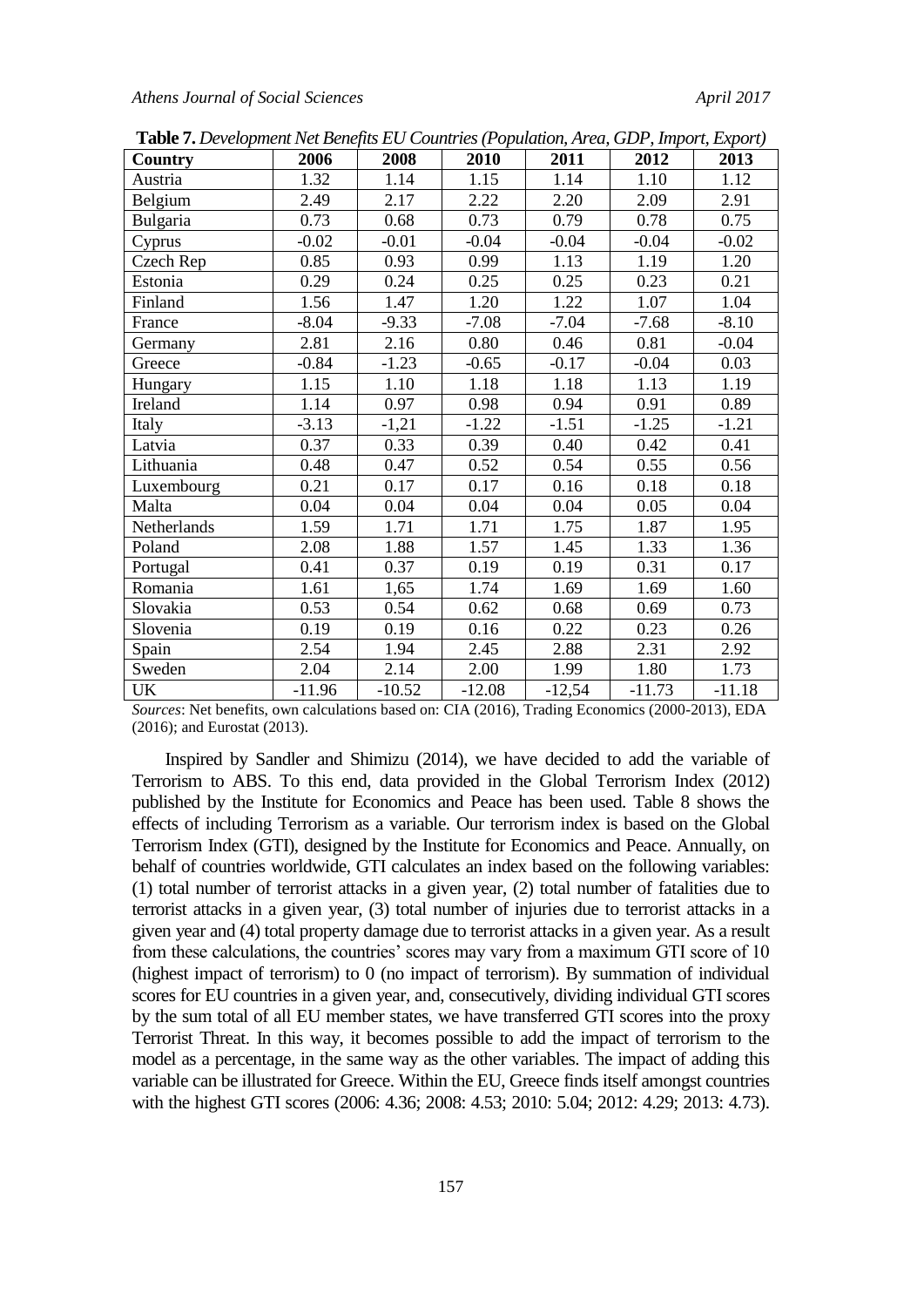Within our model, these scores are translated into the following percentages (2006: 15.94; 2008: 15.70; 2010: 17.98; 2012: 13.83; 2013: 15.91). In this way, also, when comparing Tables 7 and 8, differences in Greece's burden sharing behavior can be explained. When including Terrorism in the calculations of net benefits, it appears, four countries -France, Germany, Italy, and the UK- have obtained negative net benefits.

All in all, we conclude, from 2006 until 2013, the EU member states´ burden sharing behaviour for the most part to be quite consistent. Amongst the 26 EU countries there appears little to none convergence in burden sharing behaviour. A remarkable finding concerns Greece´s transformation into an under-contributing country. This transformation is due to the financial crisis that struck Greece from 2009, as can be seen from a decrease in defence expenditures dropping from  $\epsilon$ 6.2 billion in the year 2008 to  $\epsilon$ 3.1 billion in 2013 (EDA 2015). As to Germany, the opposite appears to occur, as can be noticed from an increase in defence expenditures from 2008, €31.7 billion to 2013 when €33.8 billion were spent. Last, we would like to draw attention to Malta being the single EU country to "score" most consistently, marginally positive, across all tables, suggesting the former Crusaders' island to be almost totally devoid of free riding behaviour!

| $E_{\nu}$ , $E_{\nu}$ , $E_{\nu}$ , $E_{\nu}$<br><b>Country</b> | 2006     | 2008     | 2010     | 2011     | 2012     | 2013     |
|-----------------------------------------------------------------|----------|----------|----------|----------|----------|----------|
| Austria                                                         | 1.05     | 1.91     | 1.72     | 1.55     | 1.06     | 0.85     |
| Belgium                                                         | 2.05     | 1.59     | 1.60     | 1.53     | 2.03     | 1.77     |
| Bulgaria                                                        | 0.59     | 0.59     | 0.58     | 1.03     | 2.29     | 2.02     |
| Cyprus                                                          | 0.05     | 0.79     | $-0.01$  | $-0.04$  | 0.03     | 1.24     |
| Czech Rep                                                       | 0.56     | 1.65     | 1.14     | 1.08     | 0.99     | 1.31     |
| Estonia                                                         | 0.23     | 0.17     | 0.19     | 0.59     | 0.32     | 0.23     |
| Finland                                                         | 1.11     | 1.36     | 0.85     | 0.82     | 0.66     | 0.61     |
| France                                                          | $-9.03$  | $-10.10$ | $-8.12$  | $-8.24$  | $-8.21$  | $-8.79$  |
| Germany                                                         | 0.14     | $-0.17$  | $-1.51$  | $-1.51$  | $-1.28$  | $-2.49$  |
| Greece                                                          | 1.51     | 1.08     | 2.04     | 2.15     | 1.98     | 2.40     |
| Hungary                                                         | 0.87     | 1.21     | 1.38     | 1.10     | 0.95     | 0.95     |
| Ireland                                                         | 1.71     | 1.58     | 1.46     | 2.21     | 2.26     | 2.40     |
| Italy                                                           | $-2.95$  | $-2.14$  | $-1.42$  | $-2.03$  | $-1.45$  | $-1.33$  |
| Latvia                                                          | 0.29     | 0.24     | 0.31     | 0.32     | 0.33     | 0.32     |
| Lithuania                                                       | 0.38     | 0.36     | 0.41     | 0.43     | 0.44     | 0.44     |
| Luxembourg                                                      | 0.16     | 0.13     | 0.13     | 0.12     | 0.14     | 0.13     |
| Malta                                                           | 0.03     | 0.03     | 0.03     | 0.03     | 0.03     | 0.03     |
| Netherlands                                                     | 0.92     | 1.03     | 1.97     | 1.92     | 1.53     | 1.26     |
| Poland                                                          | 1.33     | 1.07     | 0.76     | 0.64     | 0.51     | 0.53     |
| Portugal                                                        | 0.14     | 0.10     | $-0.08$  | 0.58     | 0.30     | 0.04     |
| Romania                                                         | 1.20     | 1.34     | 1.35     | 1.28     | 1.27     | 1.17     |
| Slovakia                                                        | 0.38     | 0.37     | 0.44     | 0.50     | 0.50     | 0.55     |
| Slovenia                                                        | 0.12     | 0.12     | 0.09     | 0.14     | 0.16     | 0.18     |
| Spain                                                           | 5.19     | 3.39     | 3.34     | 3.30     | 2.24     | 2.61     |
| Sweden                                                          | 2.10     | 1.91     | 2.57     | 2.28     | 2.04     | 1.62     |
| UK                                                              | $-10.10$ | $-9.62$  | $-11.21$ | $-11.68$ | $-11.13$ | $-10.07$ |

**Table 8.** *Development Net Benefits EU Countries (Population, Area, GDP, Import, Export, Terrorist Threat)*

*Sources*: Net benefits, own calculations based on: CIA (2016); Trading economics (2000-2013); EDA (2016); Eurostat (2013); and Institute for Economics and Peace (2014).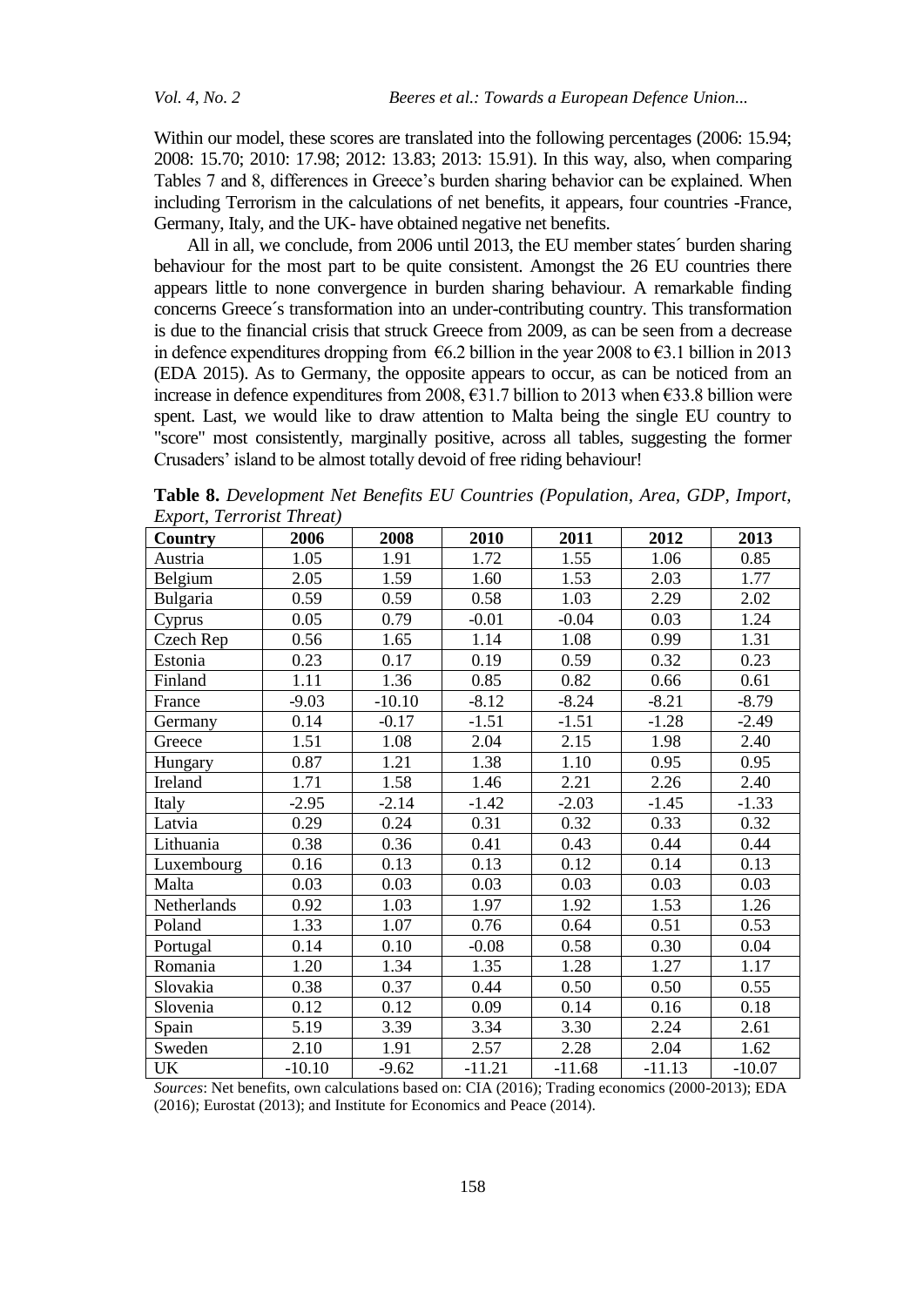#### **Conclusions**

1

In our paper we set out to revisit Kollias' (2008) research by investigating, if united in EDU, nowadays, EU member states would have moved towards each other in providing EU-wide defence and security and whether the same would hold true for the distribution of costs and benefits between them. To this end, we followed Kollias' footsteps in assuming the existence of an EDU (i.e., a formal military alliance offering an umbrella of collective defence and security to its members). To map the burden sharing behaviour of states participating in EDU we distinguished two indices: one pertaining to costs and the other to benefits. Assuming EDU would actually exist, the benefit index expresses benefits any EU member state would enjoy by the provision of collective defence and security. Under similar conditions, the cost index expresses burdens for each EU country to bear in providing collective defence and security.

Compared to Kollias, we have increased the number of EU countries in our analysis by 11 (from EU15 to EU26). Also, instead of analyzing the indices over a period of one year, as Kollias did based on the statistics of 2001, we have based our analysis over a period ranging from 2006 to 2013. Thirdly, we added on to Kollias' original cost indexation by providing data on deployability, sustainability and deployment.

We find that despite our expanded number of EU member states, the extended period of time, and the use of additional data for cost indexation, today as before, Kollias' main results remain standing. France, Italy and, the UK, now joined by Germany, would be overpaying towards the costs of producing collective EDU military strength if such a common umbrella organization providing the public good European defence were to come into existence. All other EU countries would still be considered underpaying compared to the benefits they would enjoy<sup>1</sup>.

In other words, from 2001 until 2013, progress in the field of putting together a collective European Defence appears to have been sadly lagging behind. To some extent, this standstill may be explained by the effects of the global recession resulting from the credit crunch, but having said so, during this specific decade, with major security problems happening seemingly overnight in the EU's backyard, it seems inevitable for the discussion on the need for EU communal forces to rekindle.

Terrorism, in particular, constitutes a variable in between external and internal security. Increasingly, external and internal security issues have become intertwined. We, therefore, suggest to elaborate on Kollias' research further by incorporating variables reflecting today's EU problems, incorporating the refugees crisis and ensuing problems, such as, human trafficking and irregular migration cross-border criminality, cyber-attacks, as well as internal and external border guarding.

 $1$  Looking more comprehensively across EU member states, regarding their burden sharing behavior within NATO, from 2006-2013, with the exception of the UK, all remaining EU member states can be characterized to be underpaying nations (Beeres and Bollen, 2016).